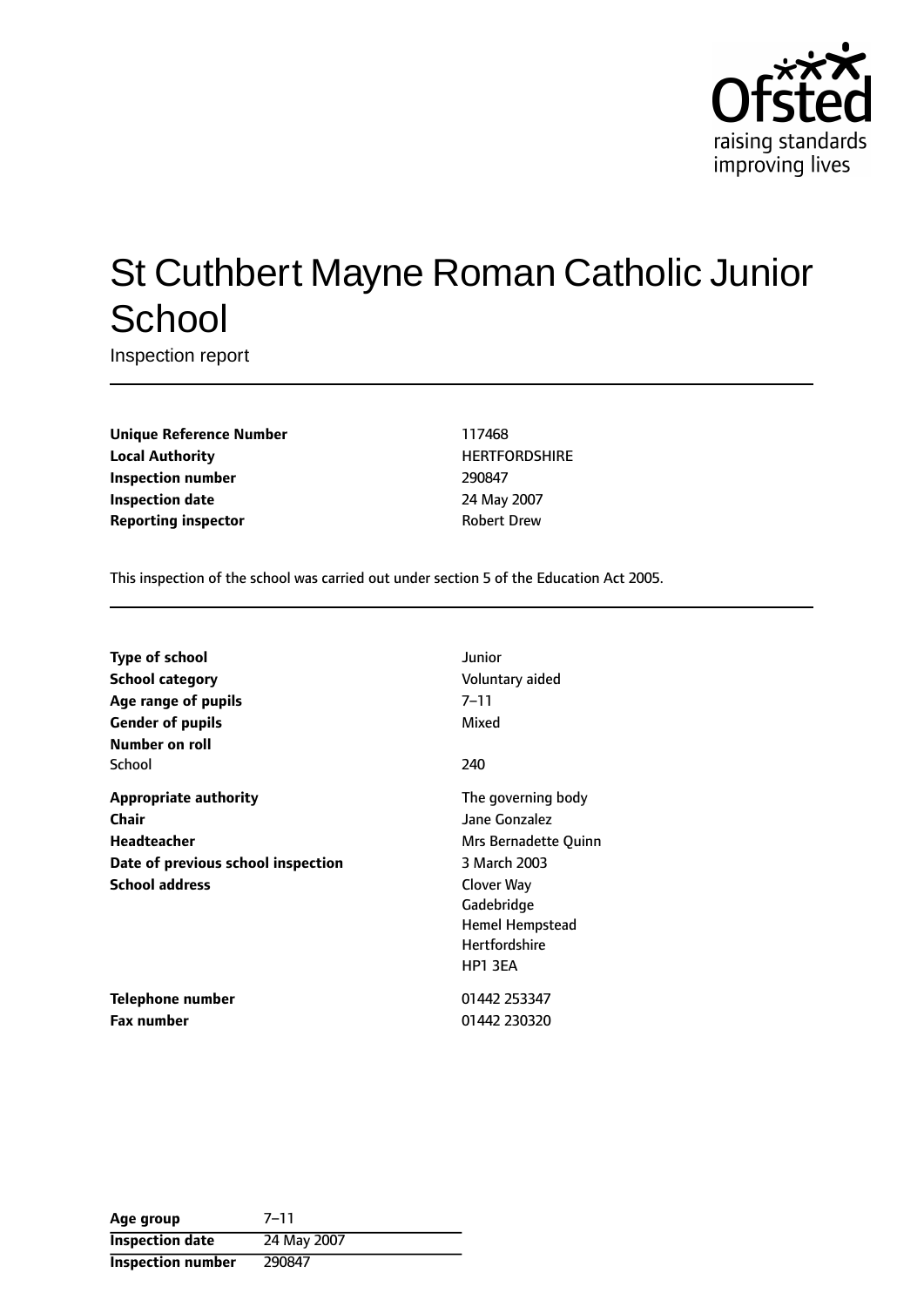.

© Crown copyright 2007

#### Website: www.ofsted.gov.uk

This document may be reproduced in whole or in part for non-commercial educational purposes, provided that the information quoted is reproduced without adaptation and the source and date of publication are stated.

Further copies of this report are obtainable from the school. Under the Education Act 2005, the school must provide a copy of this report free of charge to certain categories of people. A charge not exceeding the full cost of reproduction may be made for any other copies supplied.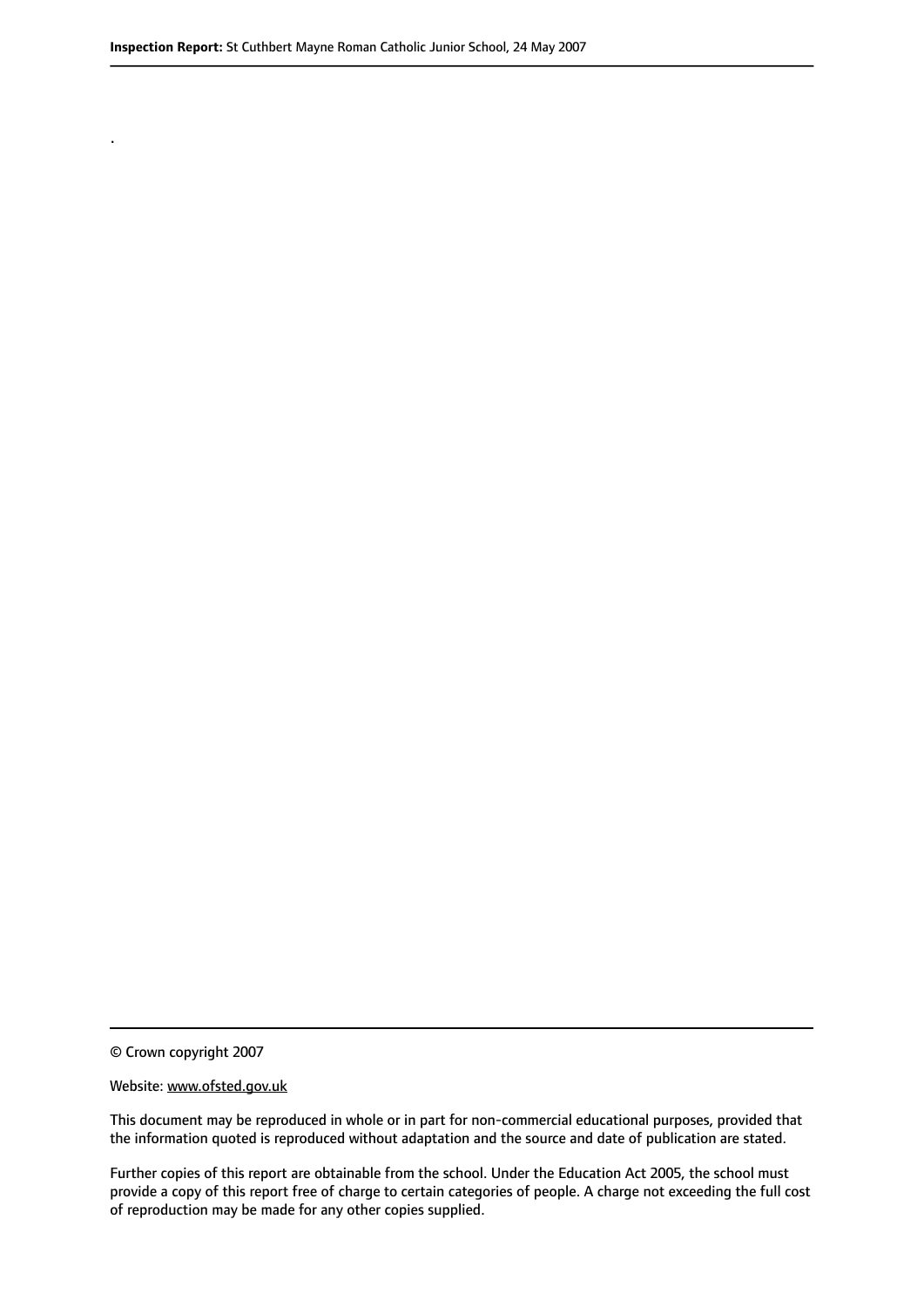# **Introduction**

The inspection was carried out by an Additional Inspector.

### **Description of the school**

This is an average sized school. It is on the northern edge of Hemel Hempstead but serves a much wider area. Pupils' attainment on entry is significantly above average. Their social and economic backgrounds vary but, on balance, are advantaged. Far fewer pupils than average are entitled to free school meals. About three quarters of all pupils are from White British backgrounds, while ten minority ethnic groups together comprise the other quarter. The proportion of pupils with learning difficulties or disabilities is below average and very few pupils have statements of special educational needs.

### **Key for inspection grades**

| Outstanding  |
|--------------|
| Good         |
| Satisfactory |
| Inadequate   |
|              |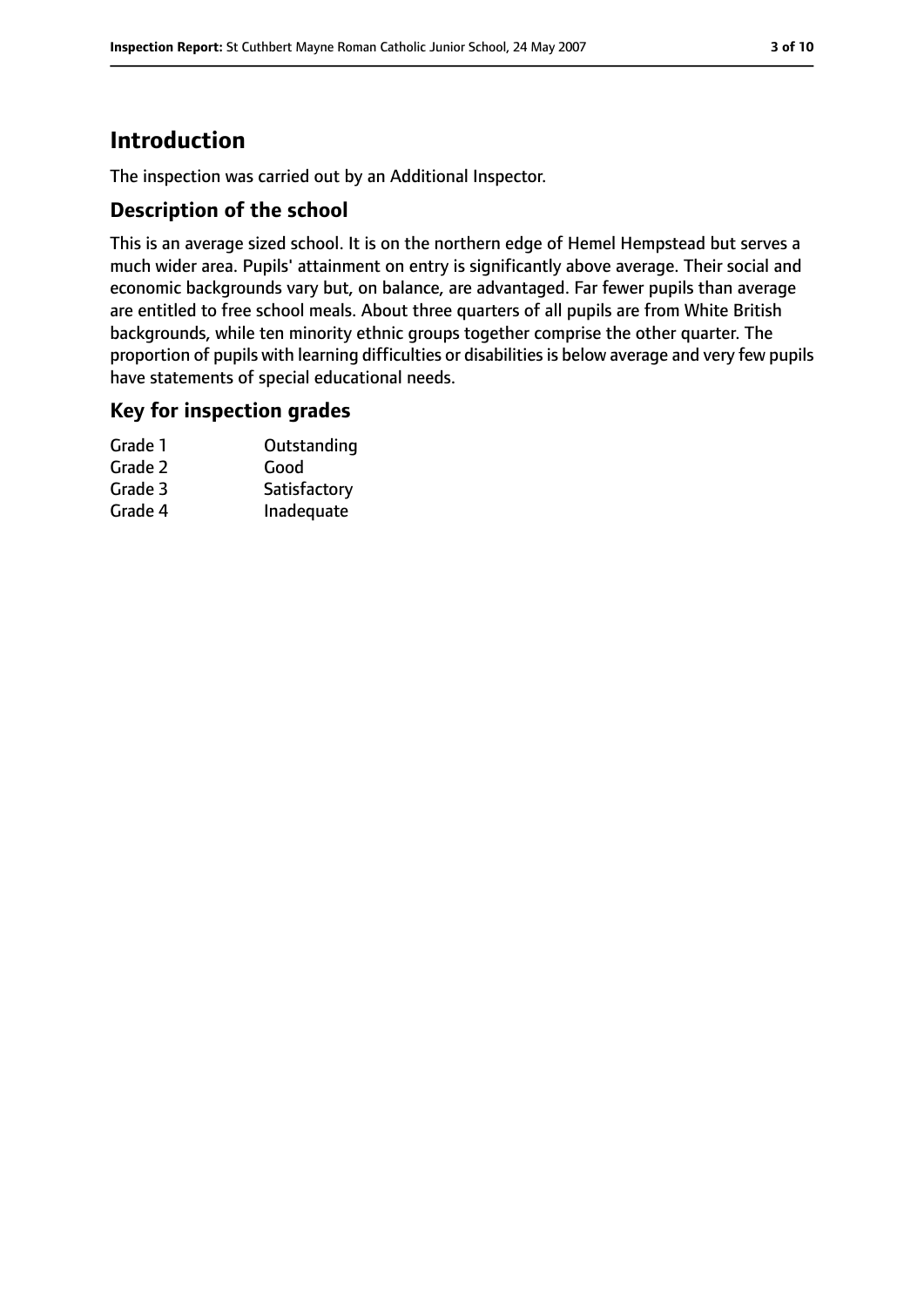# **Overall effectiveness of the school**

#### **Grade: 1**

This is an outstanding school. Its pupils make excellent progress and achieve very high standards. Personal development is also highly successful. Pupils are mature and socially aware beyond their years.

Thissuccessstemsfrom first rate leadership and management. The headteacher and her deputy provide excellent direction for the school. In particular, they set exceptionally high expectations for pupils' academic work and their personal progress. Crucially they have gained the wholehearted support of colleagues and the vast majority of parents and pupils. This is evident in the strong sense of teamwork among staff, the commitment to continuous improvement of teaching and the high level of care, guidance and support for pupils. In response, pupils demonstrate extremely positive attitudes and excellent behaviour, showing real enjoyment of school. Links with parents are unusually strong, as seen in the remarkably high return of parental questionnaires associated with this inspection.

Attainment on entry to the school is well above average and excellent teaching and learning meet the challenge of further improving attainment. Teachers establish very positive relationships, set clear and highly challenging objectives in each lesson and cater well for the range of needs in each class. In some lessons the pace of learning is remarkably high, partly because teachers show great skill in questioning pupils and also because they keep pupils actively involved throughout the lesson. In others, even though the teaching is still good, the pace is slower. Supporting excellent day-to-day teaching are very effective tracking systems that are used to set medium and long-term goals for pupils and year groups and monitor their progress. All staff use this data well so that it has a strongly beneficial effect in helping to identify problems and direct efforts to ensure targets are met or exceeded. Consequently, standards have risen over a long period and now exceed national averages by a very wide margin at the end of Key Stage 2. Standards in English have been exceptionally high for several years, particularly in writing. This reflects a sustained phase of very effective subject leadership and prominence in the curriculum. Mathematics standards, and more recently those in science, have risen to similar levels because the school has concentrated on developing these subjects. The work of Year 6 pupils indicates that their achievement since entering the school has been excellent. It is a credit to the school that pupils of all abilities and backgrounds make equally impressive progress.

The attention directed towards pupils' personal needs is of a high quality. This promotes the behaviour and attitudes that make pupils such good learners and leads to outstanding overall personal development. Pupils' spiritual, moral, social and cultural development is excellent. They are reflective and appreciate the value of religious belief and different cultures. They are highly aware of the importance of personal safety and healthy lifestyles. They make an excellent contribution to school life and the wider community. Pupils help each other, for instance through the very active school council or by offering music lessons to younger pupils. Many support campaigns to protect the environment and petition the Prime Minister for help. Others visit the elderly with gifts at harvest festival. The school's extra-curricular activities provide excellent opportunities for pupils to extend their personal skills and gain new experiences. The formal curriculum is excellent, though there is scope for even stronger transition arrangements.

The governing body oversees the school's work extremely effectively, giving strong, well informed support and strategic advice to staff. The school provides excellent value for money.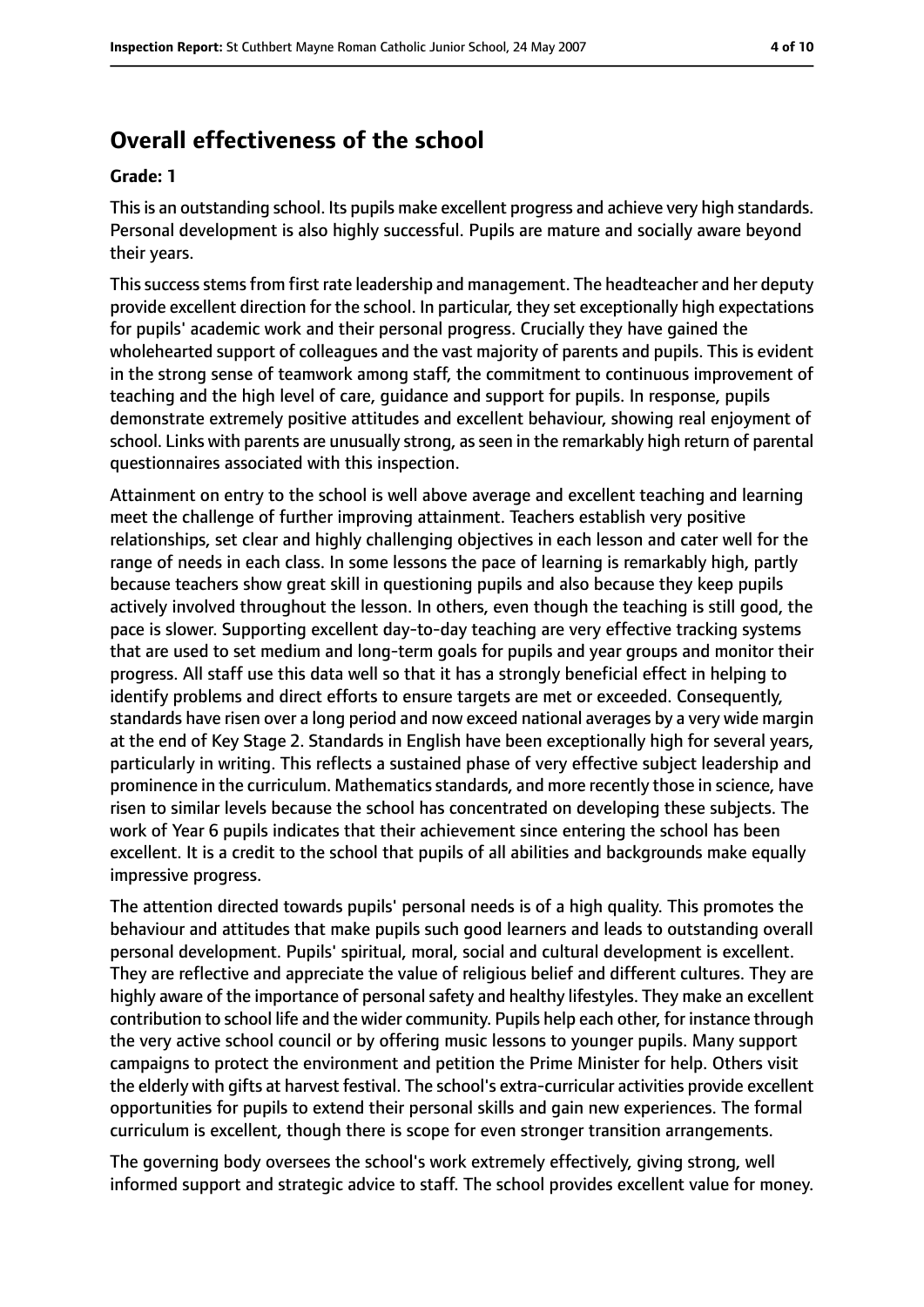## **What the school should do to improve further**

• Establish excellent curricular links with the secondary school to which most pupils transfer.

# **Achievement and standards**

#### **Grade: 1**

The school's standards show a long-standing upward trend. For several years standards in English, and sometimes mathematics, have been exceptionally high. Standards in science have now reached similar levels. Current Year 6 work represents excellent achievement from an already high starting point in Year 3. All groups of pupils make excellent progress. This success is a result of excellent teaching and pupils' high levels of active participation in learning. In writing, where standards are particularly high, boys are much more successful than is the case nationally. Pupils enter competitions, displays of pupils' work are very prominent and visits by popular male and female authors give the subject further prominence. Good analysis of assessment data has guided recent successful moves to raise standards in science to equally high levels. Tracking in all subjects is highly successful in picking up individual or group needs early and putting suitable support in place swiftly. Staff use data frequently and purposefully.

# **Personal development and well-being**

#### **Grade: 1**

The school's aims focus on the all-round development of pupils and success in this respect is outstanding. Pupils show an excellent awareness of the importance of self belief, values that make sense of their world and the capacity to reflect. For many this extends to linking Christian values with their lifestyle and commitment to the needs of others. Behaviour, attitudes and attendance rates are excellent. Cultural development is very good. Pupils' outstanding personal development clearly shows in their understanding of how to stay safe, eat healthily and build the skills for later economic awareness. The maturity of pupils is best seen in their high enjoyment of lessons and the keenness with which they take up the opportunities to serve others. Many do this through the very effective school council. Others make a good contribution to school productions, charitable giving or the distribution of harvest gifts to the elderly. The school has particularly well developed links with environmental groups and campaignsto protect Antarctica and the Amazon region of Ecuador. Pupils' contributions to such work are extremely perceptive and persuasive.

# **Quality of provision**

### **Teaching and learning**

### **Grade: 1**

Teaching and learning lead to excellent long-term progress by pupils. This is because staff have an intense commitment to their pupils and match this with a desire to constantly improve their professional skills. Teachers benefit from extensive observation of one another's good practice. They extend their strategies and approaches from their observations both within the school and on visits to other schools. Time is set aside for staff training. This helps to bring all staff up to date and promotes a consistent approach to teaching and learning. A significant proportion of teachers regularly teach outstanding lessons and the quality is rarely less than good. While all lessons are underpinned by wide expertise and thorough planning, the distinctive features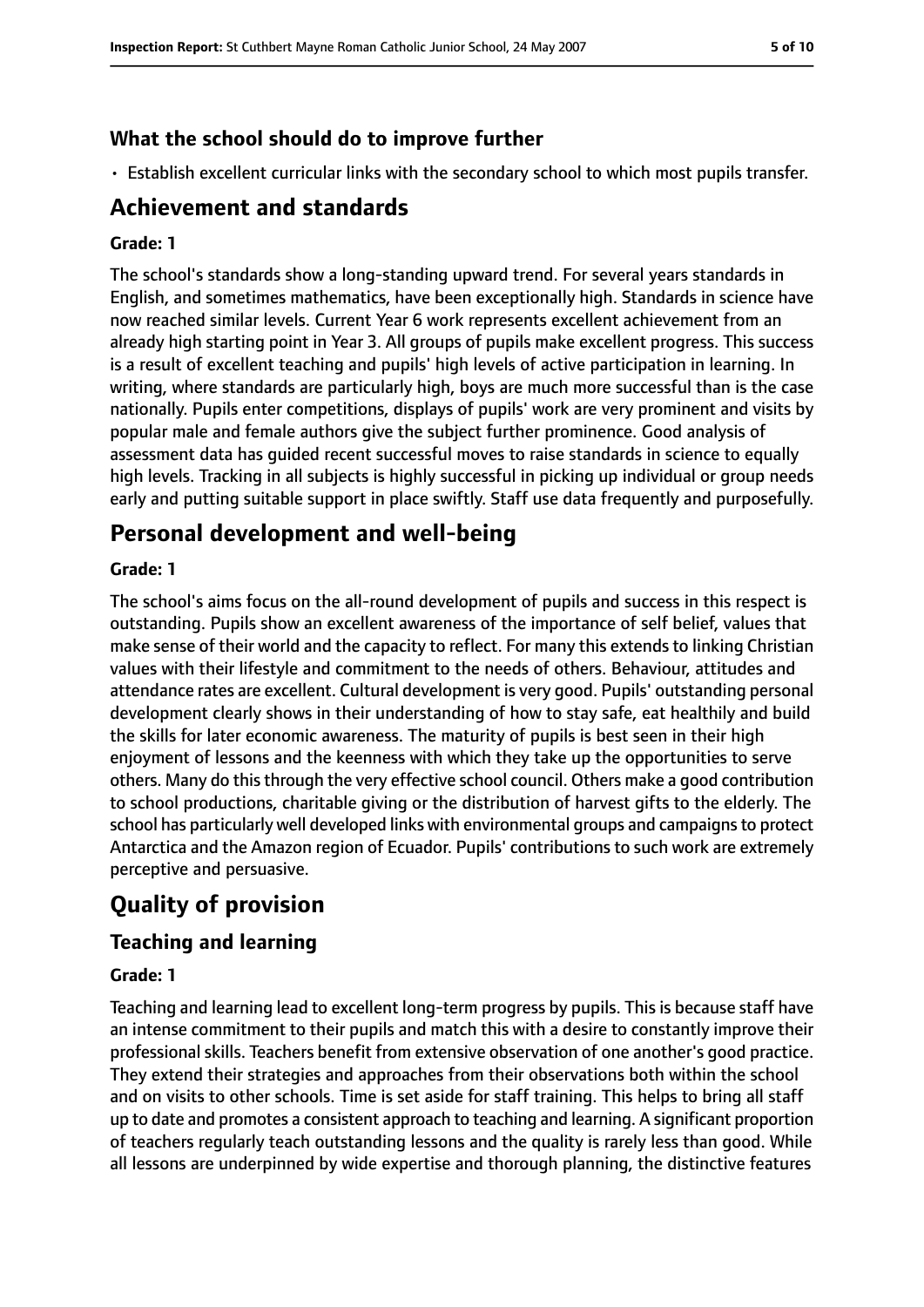of the outstanding lessons are the infectious enthusiasm of staff, the high levels of participation by pupils and the great enjoyment shown by both.

### **Curriculum and other activities**

#### **Grade: 1**

The formal curriculum is excellent. It meets the wide range of pupils' needs very effectively and contributes extremely well to their academic and personal progress. There is much stronger provision than average in the core subjects and in music, sport and French. Extensive contributions are made by staff and students from the secondary school to which most pupils transfer, though subject content links with this school are less well developed than they might be. Additional support groups supplement mainstream provision for pupils needing to catch up and special provision is made for able mathematicians. Extra-curricular sport, music and visits are exceptional in quality and are enjoyed by a great number of pupils. Nearly 80% of pupils are involved in some sporting activity.

#### **Care, guidance and support**

#### **Grade: 1**

Staff know their pupils very well and share a strong commitment to their well-being. The excellent quality of care, guidance and support stems partly from this but also acquires strength from being highly systematic and efficient. Pupils' needs are very closely monitored. Their strengths are regularly acknowledged by praise in class and by having their work displayed. They are entrusted with important tasks, for instance collecting and analysing all the data on the 'Walking to School' project. Staff demonstrate the values and consistency needed to guide behaviour. Specific groups, especially pupils with learning difficulties or disabilities, receive appropriate care and support. Academic progressis monitored and guided by excellent tracking arrangements, which identify needs quickly and accurately and always lead to action by the school. Pupils know what to aim for and how to achieve it.

# **Leadership and management**

#### **Grade: 1**

Leadership and management are outstanding. The impact they have on standards, achievement and personal development is most impressive. Direction and organisation is good at every level, with governors showing an excellent knowledge of their school and subject coordinators leading their subjects most effectively. The headteacher, working closely with her deputy, sets the tone for the school. Nothing but the best is accepted, whether it is pupils' well-being or the promotion of their academic progress. At every level the school blends strong personal care and enthusiasm with the professional skills and management systems needed to help pupils enjoy school and do well. The effectiveness of the teaching, the curriculum and the care, guidance and support are monitored extremely thoroughly. The school acts on this evidence and is rigorous in ensuring changes happen wherever they are needed. Very good improvement has been made since the last inspection and the much strengthened senior leadership team has an excellent capacity to continue this momentum.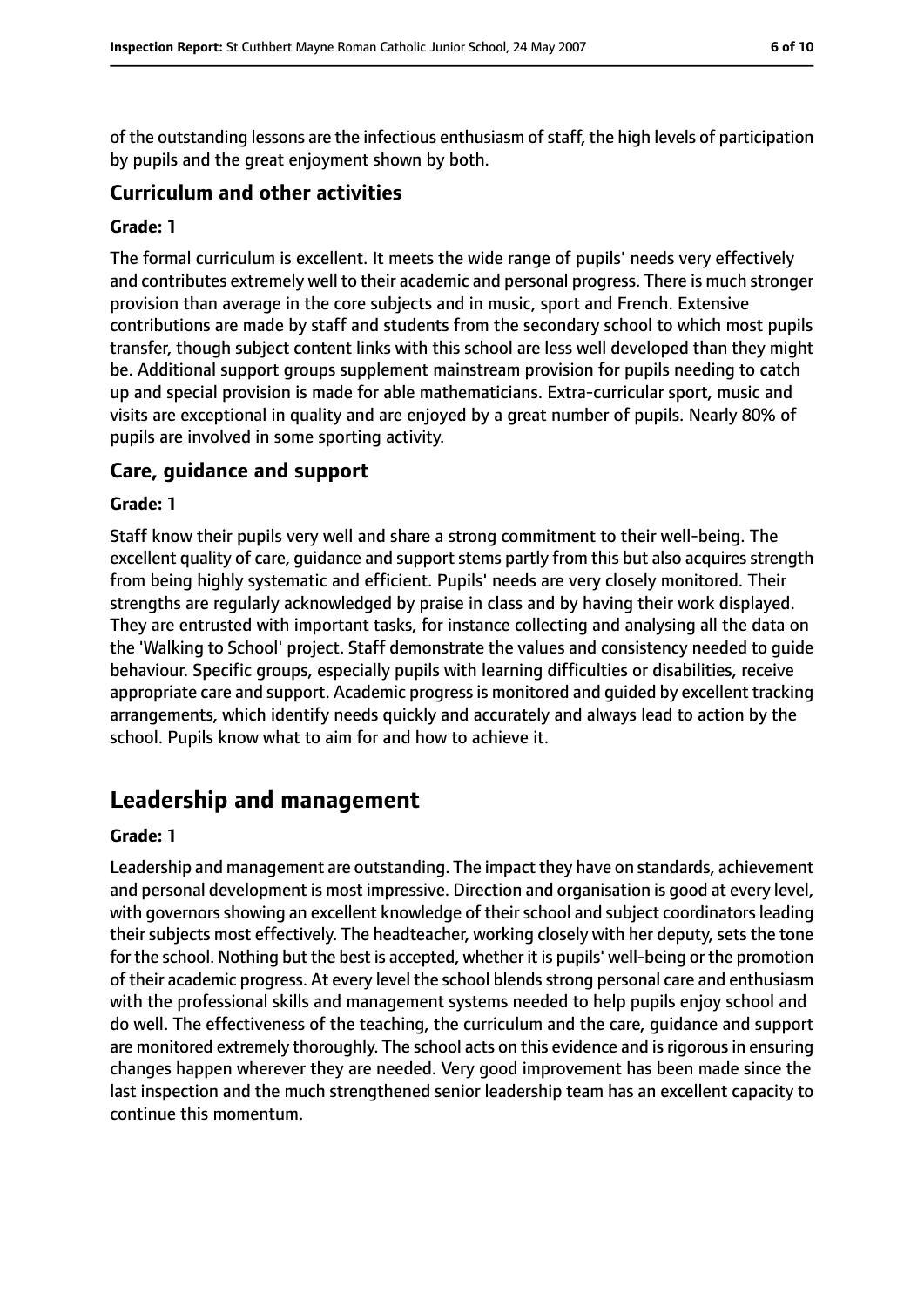**Any complaints about the inspection or the report should be made following the procedures set out in the guidance 'Complaints about school inspection', which is available from Ofsted's website: www.ofsted.gov.uk.**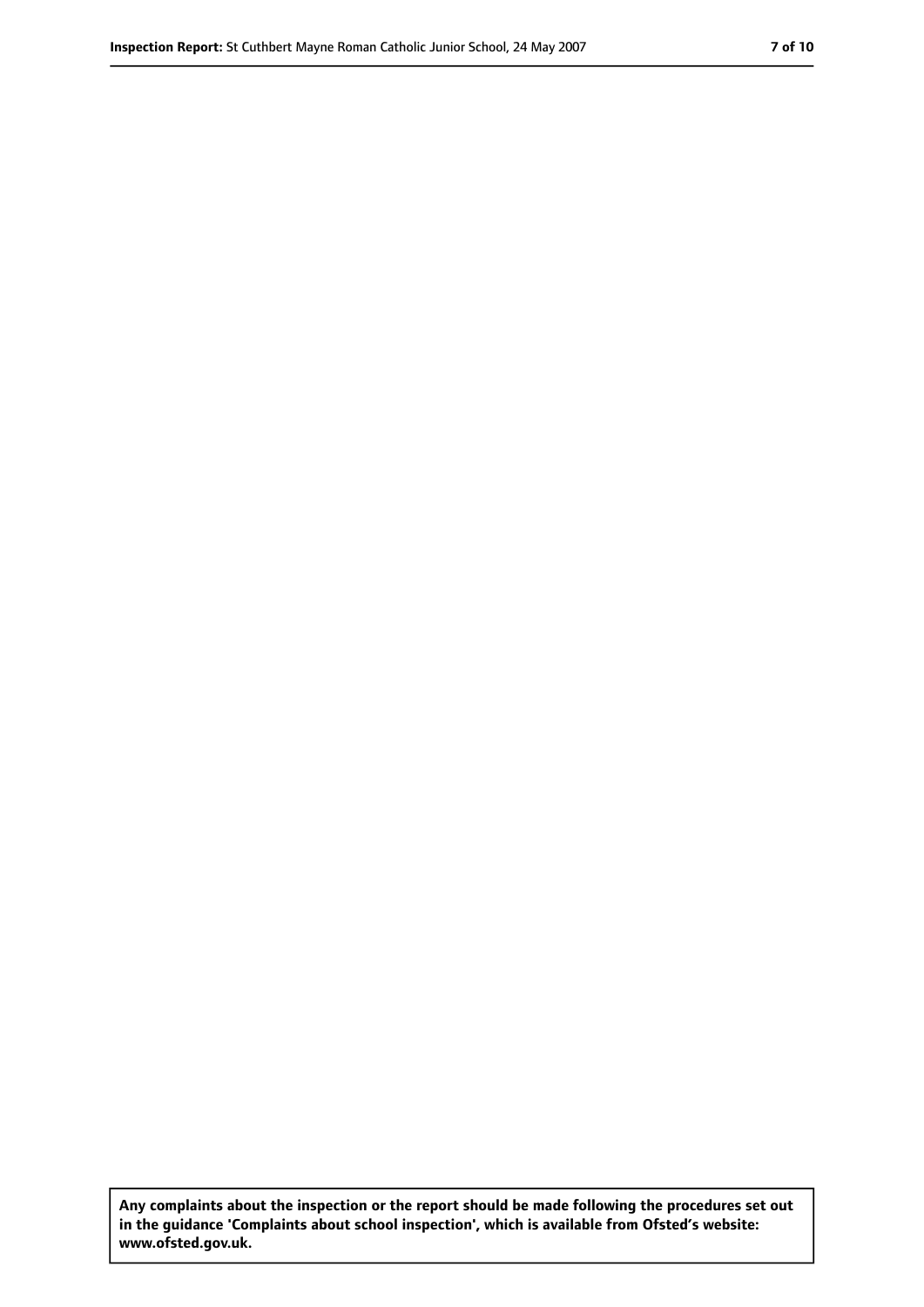# **Inspection judgements**

| Key to judgements: grade 1 is outstanding, grade 2 good, grade 3 satisfactory, and grade 4 | <b>School</b>  |
|--------------------------------------------------------------------------------------------|----------------|
| inadeauate                                                                                 | <b>Overall</b> |

# **Overall effectiveness**

| How effective, efficient and inclusive is the provision of education, integrated<br>care and any extended services in meeting the needs of learners? |     |
|------------------------------------------------------------------------------------------------------------------------------------------------------|-----|
| How well does the school work in partnership with others to promote learners'<br>well-being?                                                         |     |
| The effectiveness of the school's self-evaluation                                                                                                    |     |
| The capacity to make any necessary improvements                                                                                                      |     |
| Effective steps have been taken to promote improvement since the last<br>inspection                                                                  | Yes |

# **Achievement and standards**

| How well do learners achieve?                                                                               |  |
|-------------------------------------------------------------------------------------------------------------|--|
| The standards <sup>1</sup> reached by learners                                                              |  |
| How well learners make progress, taking account of any significant variations between<br>groups of learners |  |
| How well learners with learning difficulties and disabilities make progress                                 |  |

## **Personal development and well-being**

| How good is the overall personal development and well-being of the<br>learners?                                  |  |
|------------------------------------------------------------------------------------------------------------------|--|
| The extent of learners' spiritual, moral, social and cultural development                                        |  |
| The behaviour of learners                                                                                        |  |
| The attendance of learners                                                                                       |  |
| How well learners enjoy their education                                                                          |  |
| The extent to which learners adopt safe practices                                                                |  |
| The extent to which learners adopt healthy lifestyles                                                            |  |
| The extent to which learners make a positive contribution to the community                                       |  |
| How well learners develop workplace and other skills that will contribute to<br>their future economic well-being |  |

# **The quality of provision**

| How effective are teaching and learning in meeting the full range of the<br>learners' needs?          |  |
|-------------------------------------------------------------------------------------------------------|--|
| How well do the curriculum and other activities meet the range of needs<br>and interests of learners? |  |
| How well are learners cared for, quided and supported?                                                |  |

### **Annex A**

 $^1$  Grade 1 - Exceptionally and consistently high; Grade 2 - Generally above average with none significantly below average; Grade 3 - Broadly average to below average; Grade 4 - Exceptionally low.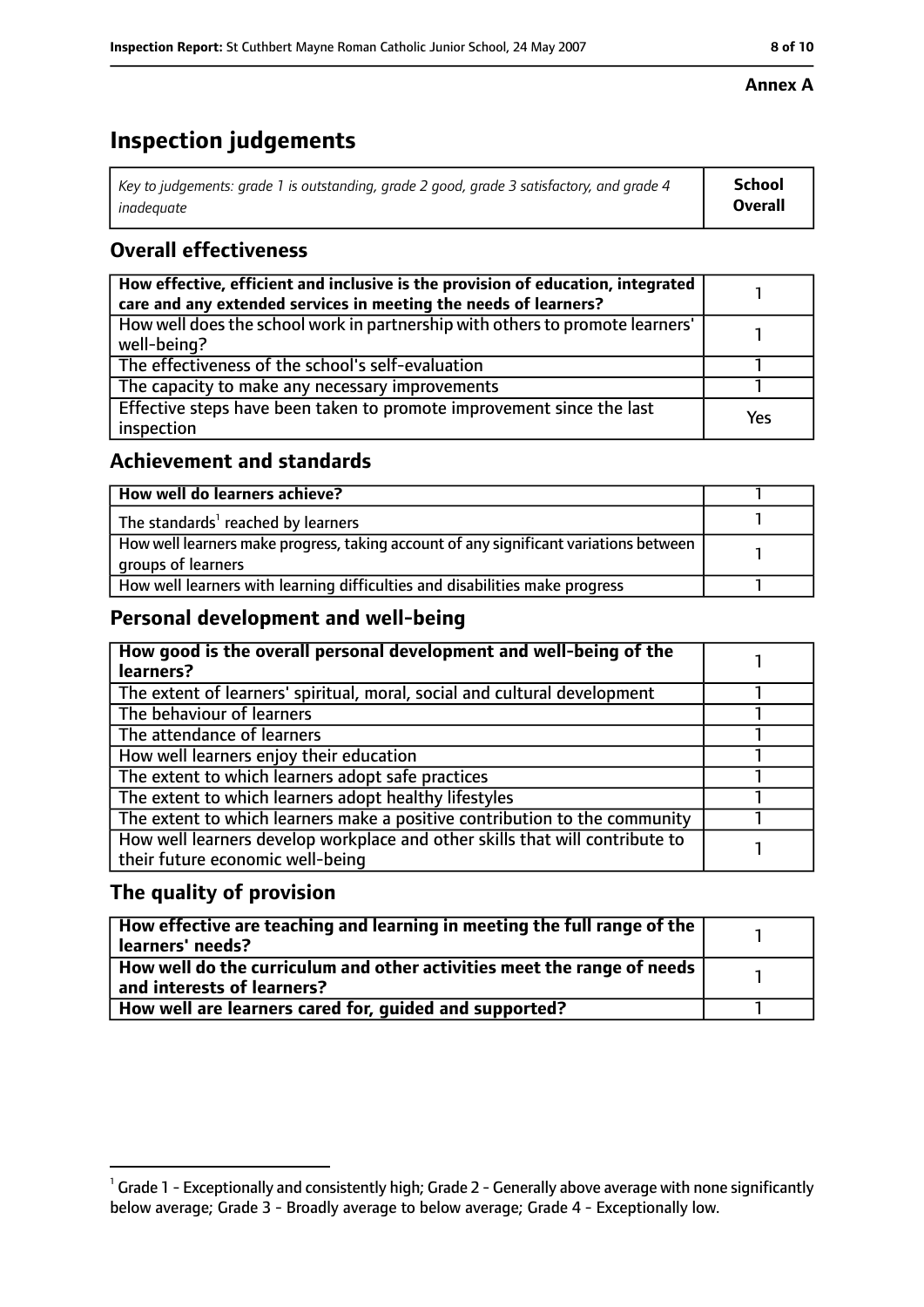#### **Annex A**

# **Leadership and management**

| How effective are leadership and management in raising achievement<br>and supporting all learners?                                              |           |
|-------------------------------------------------------------------------------------------------------------------------------------------------|-----------|
| How effectively leaders and managers at all levels set clear direction leading<br>to improvement and promote high quality of care and education |           |
| How effectively performance is monitored, evaluated and improved to meet<br>challenging targets                                                 |           |
| How well equality of opportunity is promoted and discrimination tackled so<br>that all learners achieve as well as they can                     |           |
| How effectively and efficiently resources, including staff, are deployed to<br>achieve value for money                                          |           |
| The extent to which governors and other supervisory boards discharge their<br>responsibilities                                                  |           |
| Do procedures for safeguarding learners meet current government<br>requirements?                                                                | Yes       |
| Does this school require special measures?                                                                                                      | <b>No</b> |
| Does this school require a notice to improve?                                                                                                   | No        |